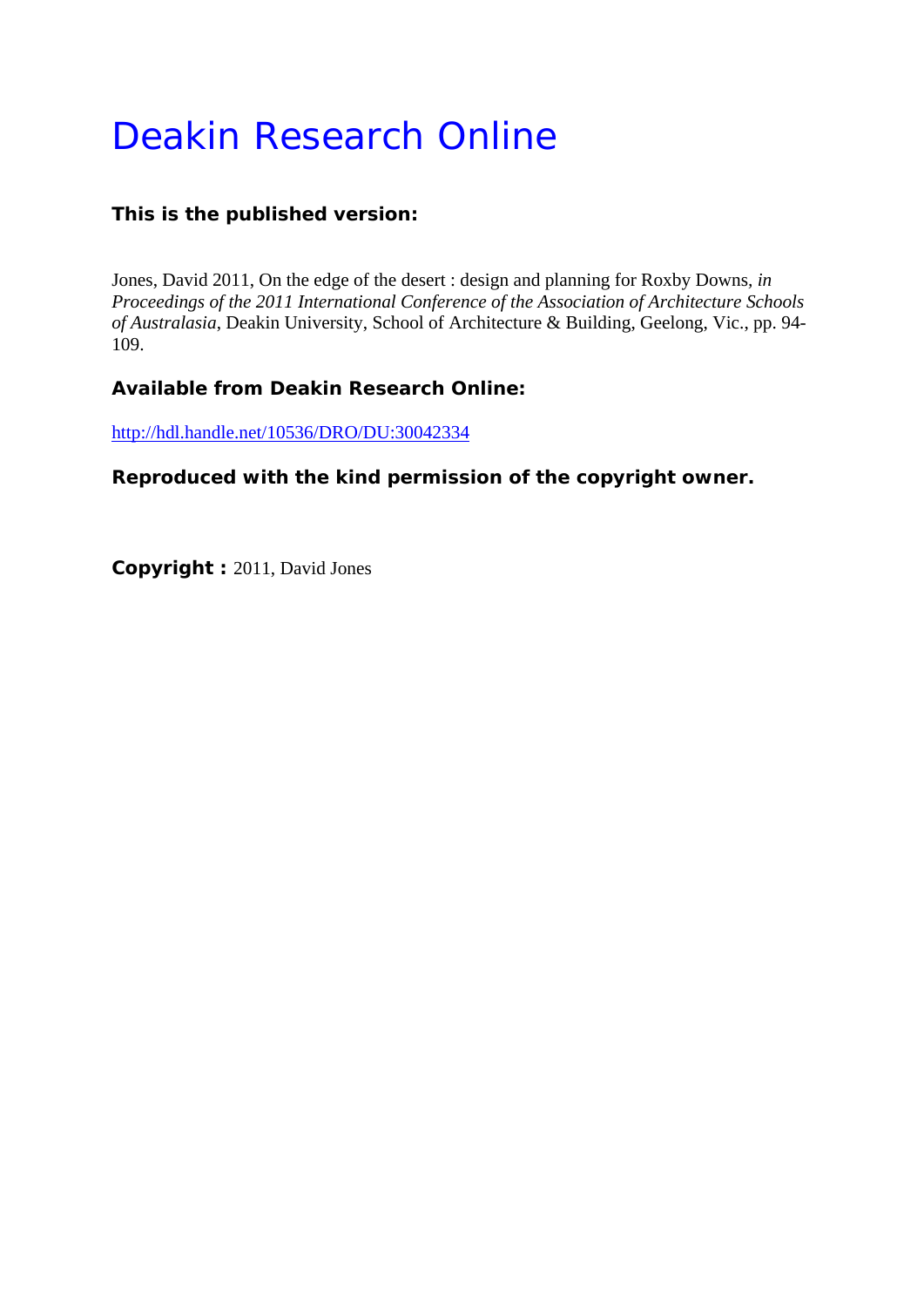#### **ON THE EDGE OF THE DESERT: DESIGN AND PLANNING FOR ROXBY DOWNS**

David Jones

 $\overline{^{1}}$ Deakin University, Australia, david.jones @deakin.edu.au

#### **ABSTRACT**

The design and planning of settlements in arid Australia has long been wrought with difficulties because they are positioned in the extremes of environmental and social contexts. Historically many mining-related settlements in Western Australia (WA), South Australia (SA), Northern Territory (NT) and Queensland have struggled or failed in realising a quality design and plan, but also to sustain a robust and vibrant community who do not wish to escape to mainstream suburbia or simply operate as a fly-in fly-out employer commuter from this suburbia. Places like Mt Isa, Theodore, Moranbah, Broken Hill, Radium Hill, Leigh Creek, Roxby Downs, Paraburdoo, Shay Gap, Karratha are typical of these circumstances.

This paper reviews the design and planning origins of the villages at Olympic Dam, and critiques the future designs embedded in the Olympic Dam Expansion Environmental Impact Statement [EIS] (2009). These villages consist of Olympic dam village ( a fly-in fly-out dong-go containerised community accommodating some 500 workers) and Roxby Downs (a mixed Adelaide-template suburb with temporary village and caravan park insertions accommodation some 4,500 'permanent' residents and some 200 fly-in fly-out 'workers'). The scenario presented in the EIS is to demolish the former and establish a new village for some 10,000 workers, and expand Roxby Downs from 4,500 to near 20,000 although whether this later figure will occur is unclear but certainly the infrastructure and facilities have to be increased as well as increasing residential accommodation units).

#### **INTRODUCTION**

With the recent release of the *Olympic Dam Expansion Supplementary Environmental Impact Statement* (SEIS) (2011) by BHP Billiton, following the earlier *Olympic Dam Expansion Environmental Impact Statement* (EIS) (2009), both the largest documents of their type in the world, it is not long before the Olympic Dam expansion – euphemistically called within BHP Billiton as simply '*ODX'* – under the management of BHP Billiton and ARUP will commence. Hidden in both the voluminous *EIS* (2009), and associated *SEIS* (2011), is a small essay about the future of the extant Roxby Downs town. The town presently comprises approximately 4,000 residents together with the Camp 1 construction camp at Olympic Dam that caters for an additional 800 people. As part of the overall development it is envisaged that the town will expand to 10,000-15,000 residents with a projected 10,000 construction camp workers at the nearby new Hiltaba village and with Camp 1 being closed due to its incorporation within the mine expansion (Anon 2009: 49; Jones 2006: 231-244; Wordley 2005: 16).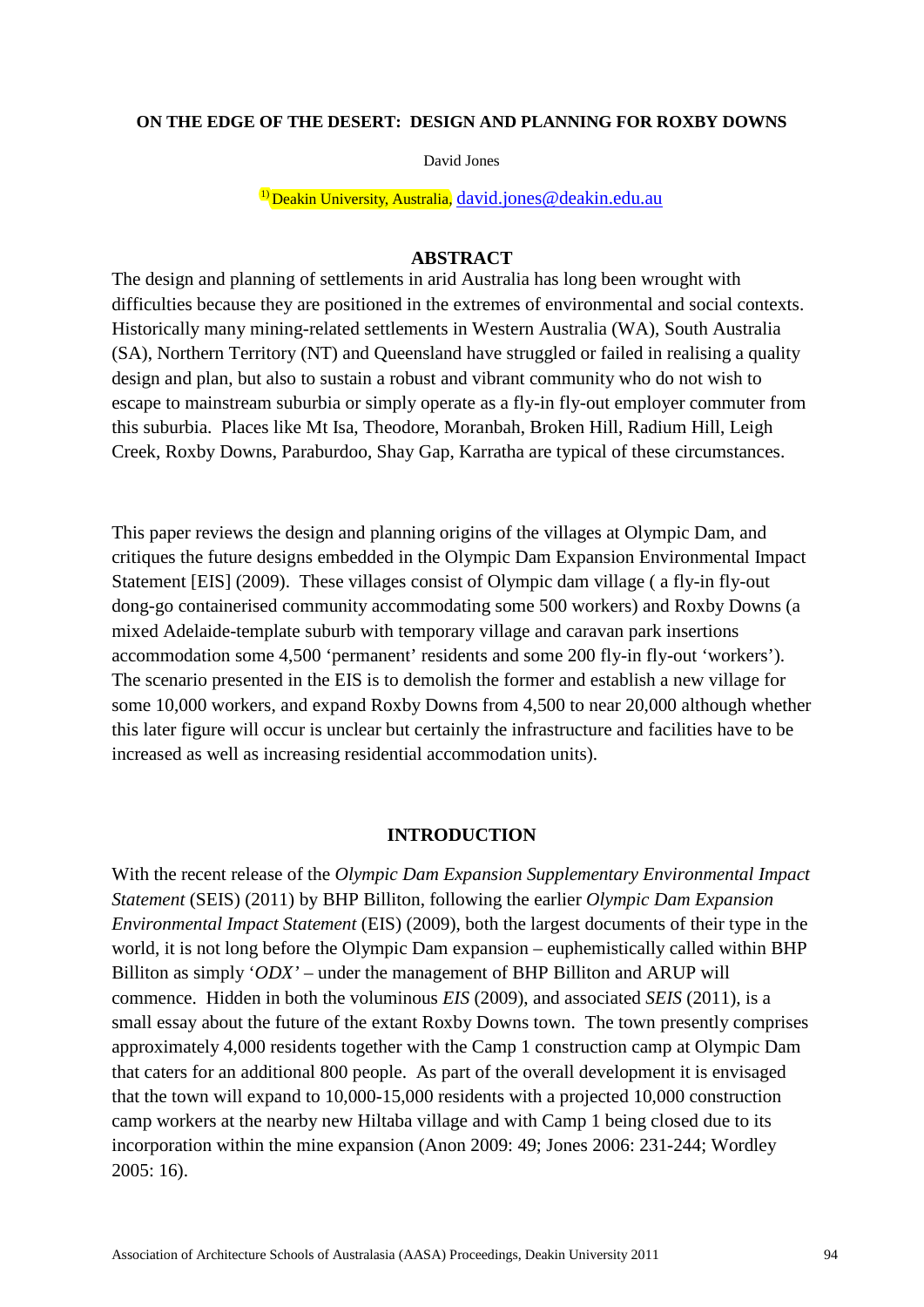Mining projections are to increase gold production "from 80,000 ounces a year to 500,000 ounces, making it the one of the largest gold mines in Australia." Mining would also increase uranium production from "4,500 tonnes … to 15,000 tonnes per year," copper from 220,000 to 500,000 tonnes per annum of ore, silver from 800,000 to 2,900,000 ounces, and also increase the life of the overall mine from 70 years to 100 years (Wordley 2005: 16).

Situated in the arid zone of northern SA, Roxby Downs was originally developed by Western Mining Corporation (WMC) to accommodate their workers and their families involved in the Olympic Dam uranium mining project. The mine and town – comprising *Mark 1* -- were established through the *Roxby Downs (Indenture Ratification) Act 1982*, with subsequent amendments in 1996 – comprising *Mark 2* – by the South Australian state government, and Kinhill-Stearns Roger undertook the preparation of the *Olympic Dam Project Draft Environmental Impact Statement* (Kinhill-Stearns Roger 1982) on behalf of Roxby Management Services Pty Ltd for the overall project. Since 1982 all new Australian mining ventures have been predicated on the basis of a fly-in-fly-out lifestyle as typified in the Pilbara and Kimberley regions of WA in places like Paraburdoo and Argyle mines. So the decision to proceed with a new town was both a challenge as also a philosophical commitment by WMC in providing a quality and efficient working environment for its employees and their families (*Roxby Downs Act 1982;* Kinhill-Stearns Roger 1982).

By 1997 the re-named WMC Resources had decided to double the mining operations and commissioned a feasibility study and EIS as prepared by Kinhill Engineers (KBR 1997). This EIS validated the existence and role of Roxby Downs as servicing the mining operations but also proposed extensions to the town to the south and east that enabled a different town character to evolve. This was an important shift in the urban design philosophy of the town resulting in what can be termed the *Mark 2* expansion of the town. *Mark 1* town was seen as rotating from a central lineal core, with relatively standard typical Adelaide allotment sizes, curvilinear road patterns, conservation of significant Western Myall (*Acacia papyrocarpa*) trees, overall road and house construction and planting by WMC in a co-ordinated manner, and a single storey environment set within a parkland setting. *Mark 2* in contrast sought a much lower density, a set of subdivision estates that were further from the central core, varied allotment sizes, varied and more sweeping road patterns and introduced roundabouts, varied the logic of the parkland setting to one of a much more open landscape setting, and enabled individual builder developments in an estate that was constructed by WMC. Thus, the philosophical character of *Mark 2* developments were much different than *Mark 1* and today are also very different aesthetically and in terms of the appearance of density and housing form (Kinhill Engineers 1997).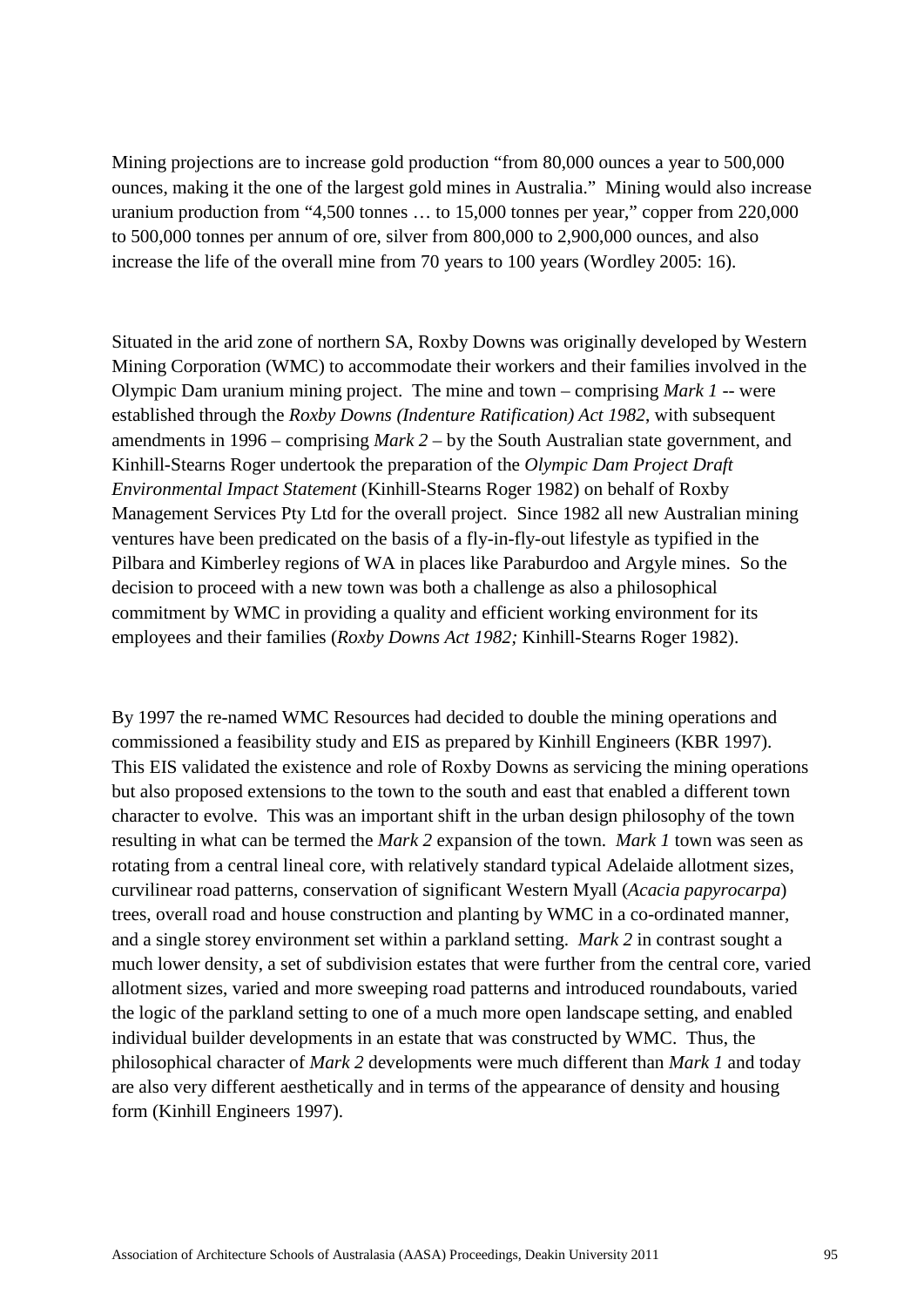On 1 September 2005 WMC Resources was officially acquired by BHP Billiton, and BHP Billiton has been proceeding to enable the expansion of the Olympic Dam and has determined that the fly-in-fly-out strategy is inappropriate wishing to create a quality residential environment adjacent to the mine for its employees and service contractors (Roxby Downs Act; Wilson 2005: 9).

The terms of reference and scope of the present Olympic Dam expansion are set out in the *Draft Guidelines / Issues Paper* (2005) prepared by Planning SA, and BHP Billiton has responded with *Olympic Dam Expansion Environmental Impact Statement* (EIS) (BHP Billiton 2009) and thereupon following a public consultation phase a *Olympic Dam Expansion Supplementary Environmental Impact Statement* (SEIS) (BHP Billiton 2011).

The re-development of Roxby Downs has come at an interesting time in enabling a reconsideration of arid zone planning and design in SA. With the proposed Olympic Dam expansion, the town will double in population, a new set of planning and design issues will now arise many of which are linked to the original ideas behind the siting, layout, planning and form of Roxby Downs town.

## **THE LANDSCAPE OF ROXBY DOWNS**

Situated in the middle of northern SA, the landscape of Roxby Downs and Olympic Dam is arid. The town has an annual rainfall of 150mm and is located in a series of low dunal swales. Soils are mostly deep red sands varying from pH 7 to 8 with some clayey soils in the bottom of the swales with pH 8 to 9.5. On these dunes and swales grow a mixed open low woodland and tall shrubland vegetation community dominated by Native Pine (*Callitris glaucophylla*) on sand dunes, Western Myall (*Acacia papyrocarpa*) in swales and Mulga (*Acacia aneura*) in intermediate areas. Ground cover and shrub species include Native Apricot (*Pittosporum phylliraeoides*), Bullock Bush (*Alectryon oleaefolium*), various *Eremophilia* species, Horse Mulga (*Acacia ramulosa*), Sandhill Wattle (*Acacia ligulata*), Narrow-leaved Hop Bush (*Dodonaea viscosa* ssp *angustissima*) and Quondong (*Santalum acuminatum*). Chenopods cover much of the heavier soils together with perennial grasses on the sands (Zwar 2004: 653-654).

Water supply for the mine operations and town is at present piped from bores at the Great Artesian Basin around Lake Eyre, and all other services are drawn in from the south via Pimba.

## **HISTORY OF PLANNING FOR TOWNS IN SOUTH AUSTRALIA:**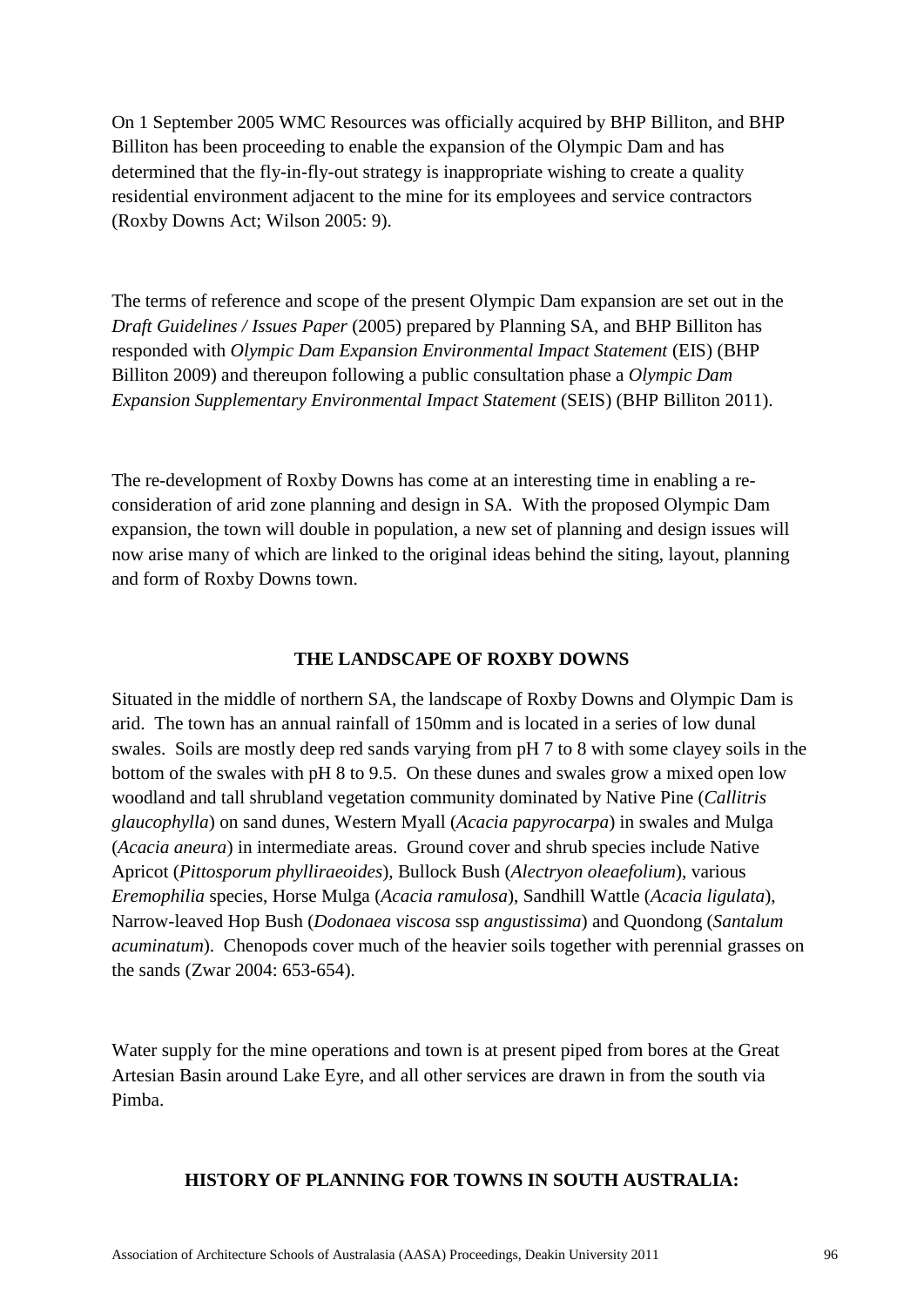#### **THEORY AND CONTEXT**

The theoretical position of the majority of towns in SA has been heavily influenced by the principles of a park land town model as devised by Surveyor General George Goyder in the 1860s. This model epitomised the systematic rationale settlement planning model upon which SA was envisaged by the SA Colonisation Commissioners, and that Goyder expressed in plan and word through instructions to his surveying teams in how to plan for the expansion of the colony's settlement. But it also draws from Light's now famous Adelaide city model which is deeply woven within and inspired this template.

Surveyed by Light, the template of Adelaide was apparently considered by Goyder an efficient model to transpose across the SA landscape. Goyder's tenure as Surveyor-General from 1861 to 1894 enabled the fruition of this agenda. This template underpins nearly every country town in SA. The essence of the template is a semi-rectangular town survey, positioned on a watercourse or reliable water source, with a surrounding park land or common, and the town was positioned somewhat centrally within the Hundred to enable ease of access.

With the appointment of Charles Reade as SA Government Town Planner in 1916, by the Labor administration, Reade sought to translate Ebenezer Howard's Garden City principles into SA situations, and in particular at Colonel Light Gardens and in the Riverland. Reade's presence re-awakened the Adelaide template, the theoretical model of Goyder, and the archetypal systematic settlement principles that underpin the spatial existence of South Australia (Garnaut 2002: 502-503; Bunker 1986: 21-33; Jones 2002: 269-270).

With a revival in strategic town planning allied to economic expansion following World War II these principles were re-visited in the design of Elizabeth. Elizabeth, modelled upon the garden city ideas of examples developed in England in particular Welwyn City, epitomises the rationalist systematic settlement model as expressed by the Liberal administration under Playford. Thus, the park land model was deconstructed but its theoretical agenda had still been ensured by its direct incorporation within the town or settlement (Ramsay 1956: 5-14; Hutchings 1986: 61-83).

To the casual observer, Roxby Downs does not express this model. It reads visually as outer suburban Adelaide transposed upon the desert landscape. This is a visual myth as the town exists with a central park land and recreational node and surrounding the commercial precinct each residential area has been draped over an east-west orientated low lying dunal system leaving the crests and vales of the dunes for park lands and drainage purposes. The term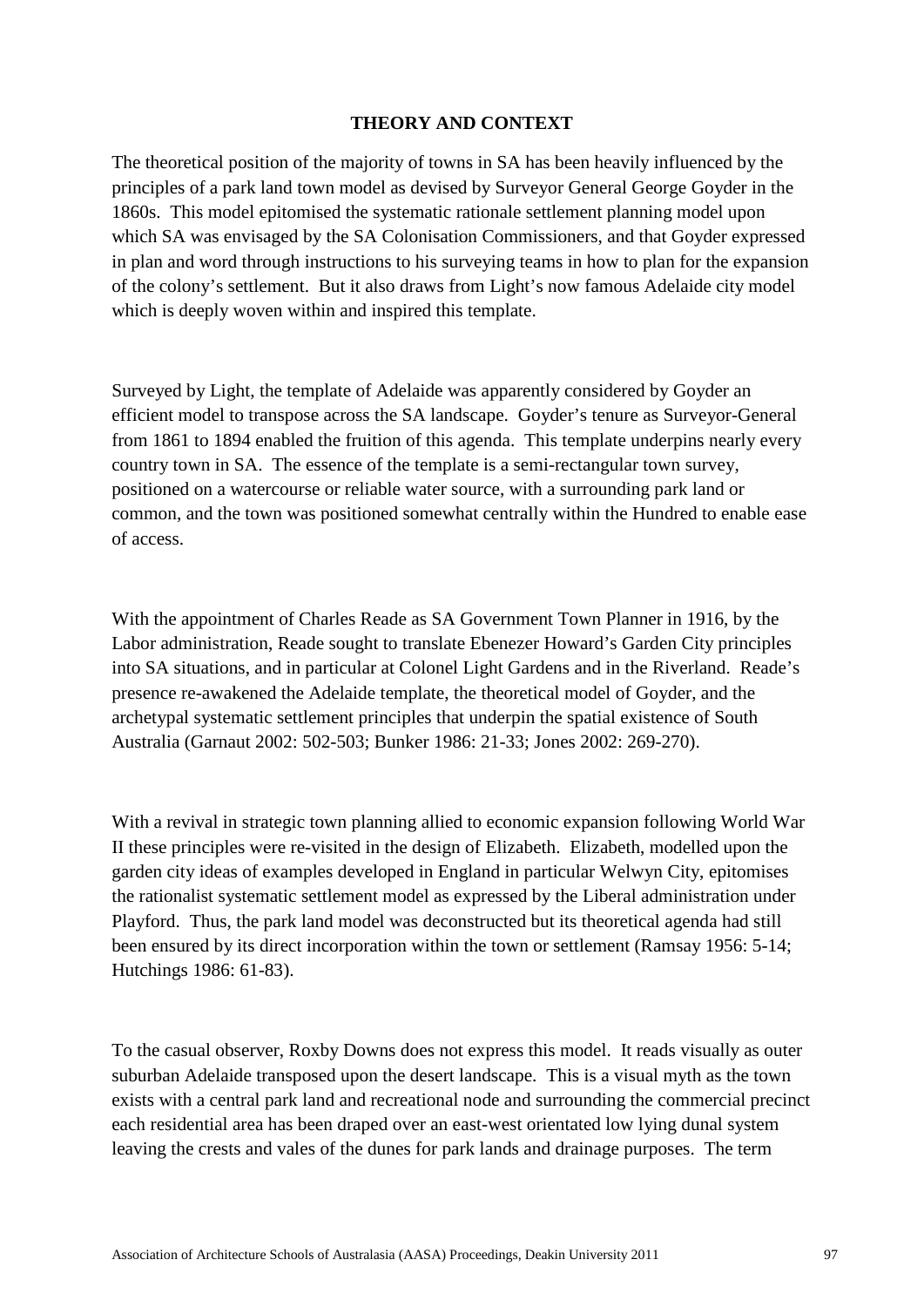'park land' has even been transposed upon the original *Mark 1* master plan for these open space areas which is linked by a pedestrian circulation system.

## **ARID DESIGN & PLANNING IN AUSTRALIA: PRACTICE AND CONTEXT**

Arid Design & Planning is a little researched and considered topic worldwide. The development of new communities in arid environments has often involved the imposition of garden city town principles to create something that is not conducive, relevant nor responsive to the arid landscape. In addition services, infrastructure, and building forms commisserate to non-arid environments are introduced. This strategy disregards historical precedents and was compounded with the advent of mining in arid Australia that sought to apply non-arid logic in town, house and landscape design in the 1950s-70s resulting in the transposition of a Canberra suburban model in the Pilbara (including Paraburdoo, Kambalda, Leinster), northern Queensland (Moranbah) and Northern Territory (NT) (Ranger).

In SA, the only deviation from this approach was the development of Woomera. Woomera was designed by the Commonwealth Government Department of Works & Housing in mid 1947 to accommodate a population of 6,500. The design is characterised by a series of interconnecting loop roads, the division of the town into quarters, clear zones for functions, and a central service and facility core shaped in an arc with an eastern outlook positioned on a 250ha site that is relatively flat and treeless.

A further precedent was the design for Monarto, in a semi-arid environment that was envisaged as new city to accommodate the growth of Adelaide. While such thought, designs and plans were not released, architect Philip Cox appropriated the knowledge and drew together several members of the Monarto planning and design research teams to devise the successful design for Yulara in arid NT adjacent to the Uluru-Kata Tjuta National Park (Jones 1998: 71-88).

Such knowledge was also applied in the design of Leigh Creek in 1979-82 for ETSA to accommodate staff and families working on the Leigh Creek coal mines. Completed in 1985, the town was proposed to accommodate 2,000 residents but has dropped to 600 recently. Following completion the town attracted design awards as being "an excellent example of arid zone town planning, incorporating effective water conservation techniques, whilst maintaining a high standard of public landscaping" (Wren 1987: 286-292). The model also informed the rationale of the *Development Guide for Arid Areas in South Australia* (de Ouden & Chandler 1983), around which water sensitive landscape design treatments were identified as essential. This rationale was more extensively detailed by Zwar & Jones (2003: 1-15) in 'Water Conservation and Arid Landscape Design' (2003).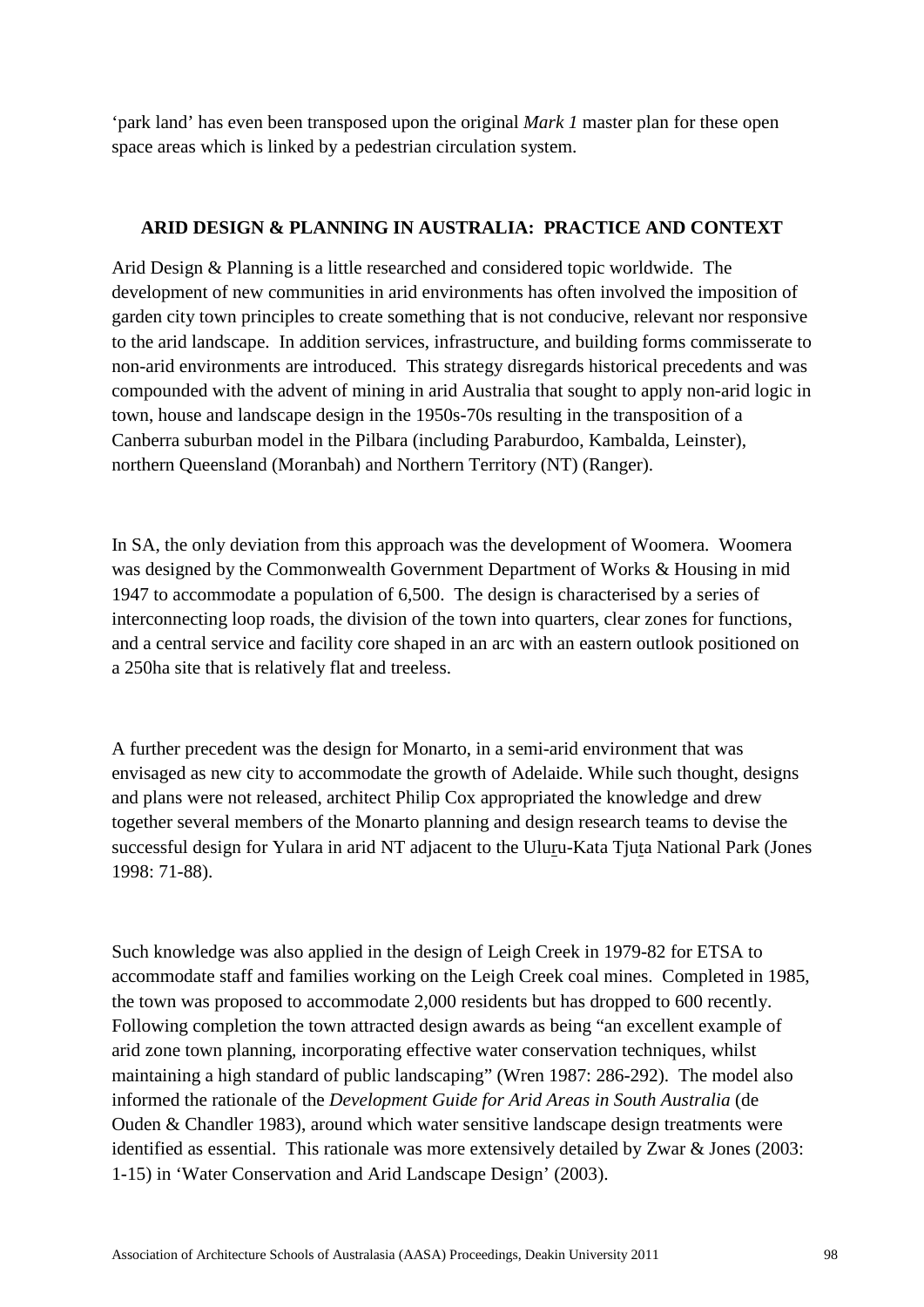Interestingly the design and planning agendas for Leigh Creek and Roxby Downs were very much the same but little communication occurred between the two teams that devised these towns. It is know that the Leigh Creek consultants together with staff from the SA Department of Environment & Planning provided report copies to WMC and visited the construction site of Roxby Downs, but they were not directly consulted on the design and planning of Roxby Downs. Despite this there were both similarities and dissimilarities in thought and approach applied in Leigh Creek and Roxby Downs (Mackay pers. comm.. 2005; Chandler pers. comm.. 2005; Harris pers comm. 2005).

#### **DESIGN OF ROXBY DOWNS:** *MARK 1*

In preparing the brief for a new settlement to service Olympic Dam, WMC consciously determined to vary from the traditional fly-in fly-out mining settlement model to adopt a permanent settlement model. Their aim was to service a perceived production capacity of 150,000 tonnes per annum of copper, a permanent on-site workforce of 2,400 with an additional 700 supporting services and government staff. This scenario gave rise to a proposed town of 8,000-9,000 residents supporting 3 pre-schools, 3 primary schools, 1 high school together with associated library, hospital, government services, commercial facilities, recreational facilities resulting in a in overall land reservation "to accommodate an ultimate population of 30,000" (BHP Billiton 2009: 11-2)

With this scenario in mind, WMC commenced planning evaluation studies to identify a feasible town site. Interestingly, at this feasibility stage, WMC consciously expressed a "conceptual design" that paid attention "to the effects of climate, and to the preservation of vegetation and sand dunes at the town site" (Kinhill Stearns 1982: 2-54; BHP Billiton 2009: 11-2). Innovatively the EIS proposed a unique green habitat initiative that was later applied in the nearby Arid Recovery [\(http://www.aridrecovery.org.au/\)](http://www.aridrecovery.org.au/) initiative:

*The town will be fenced within a buffer zone to prevent access by rabbits and other herbivores. Particular attention will be given to structural and other land use control measures to ensure the preservation of an adequate green belt. Harmful land uses such as trail bike riding will be directed to suitable locations outside the town to prevent nuisance problems such as vegetation destruction and dust generation* (Kinhill Stearns 1982: 2-54).

This second statement highlights a concept to establish "green belt" or park land surrounding the town; thereby embracing the distinct South Australian systematic planning model of park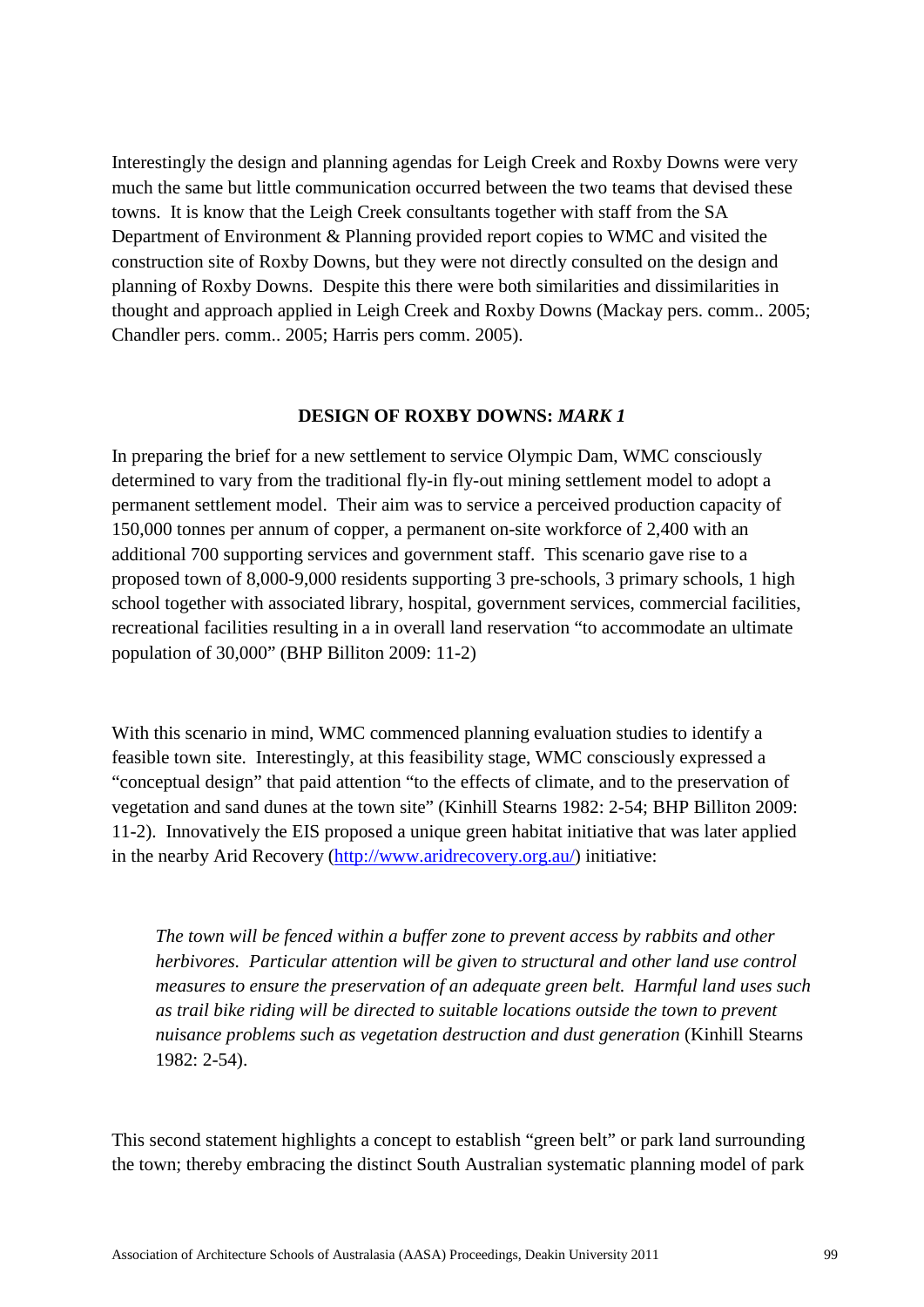lands. The 16km long fence was erected, and is now in a semi-derelict condition. Within the town was established a series of internal park land segments that are interconnected by a system of pedestrian and cycle trails.

An assessment of alterative town sites, in an ethically true environmental evaluation methodological approach, was employed, that also had regard to the concerns of nearby Andamooka residents as well as the construction of their own eccentric vernacular. The criteria used in this evaluation makes interesting reading when compared against the criteria used by the Hassell team in formulating their *Mark 3* master plan

In evaluating sites for a new settlement, WMC also included Woomera and Andamooka as scenarios but quickly determined the inappropriateness of these existing settlements principally on the basis of distance – 80km and 30km respectively – to the Olympic Dam mine site as being unacceptable safe travelling distances for mine employees working a normal mine time regime. A second aspect was their visually poor and challenging environmental contexts – windswept open chenopod scrubland devoid of any trees, and an eroded, gullied gibber-covered terrain, respectively – that presented unattractive siting and difficult environments to host major infrastructure intrusions. Thus, distance – 8km to 16km – and quality environmental setting – predominated tree-vegetated ecosystem – became key determinants in a larger assessment of 6 sites examined (Kinhill Stearns 1982: 2-61). These sites, and their variables are summarised in Table 1.

## **Table 1**

*Mark 1* **Town Site Selection Performance Evaluation: (Site 4 highlighted was the selected town site)**

|                          | development<br>Amount<br><b>PLL</b><br>jand<br>D<br>Amenable<br>కె<br>urq.m | severance<br>properties<br>Impact of<br>town location<br>of adjoining<br>pastoral<br>on land | Proximity<br>corridor<br>5<br>existing<br>services | Ease<br>facilities<br>P,<br>construction<br>$\mathbf{Q}_\mathrm{c}$<br>urqun | Flood-prone areas      | General amenity        | Horticultural<br>aspects |
|--------------------------|-----------------------------------------------------------------------------|----------------------------------------------------------------------------------------------|----------------------------------------------------|------------------------------------------------------------------------------|------------------------|------------------------|--------------------------|
| 1 Lake<br><b>Blanche</b> | @1,600ha                                                                    | Severance<br>problems                                                                        | Poor location                                      | Reasonable<br>ease of                                                        | Least<br>disadvantaged | Abundant<br>treed dune | Better placed<br>for     |
|                          |                                                                             |                                                                                              |                                                    | construction                                                                 |                        | landscape;             | horticultural            |
|                          |                                                                             |                                                                                              |                                                    |                                                                              |                        | grazing                | activities               |
|                          |                                                                             |                                                                                              |                                                    |                                                                              |                        | damage                 |                          |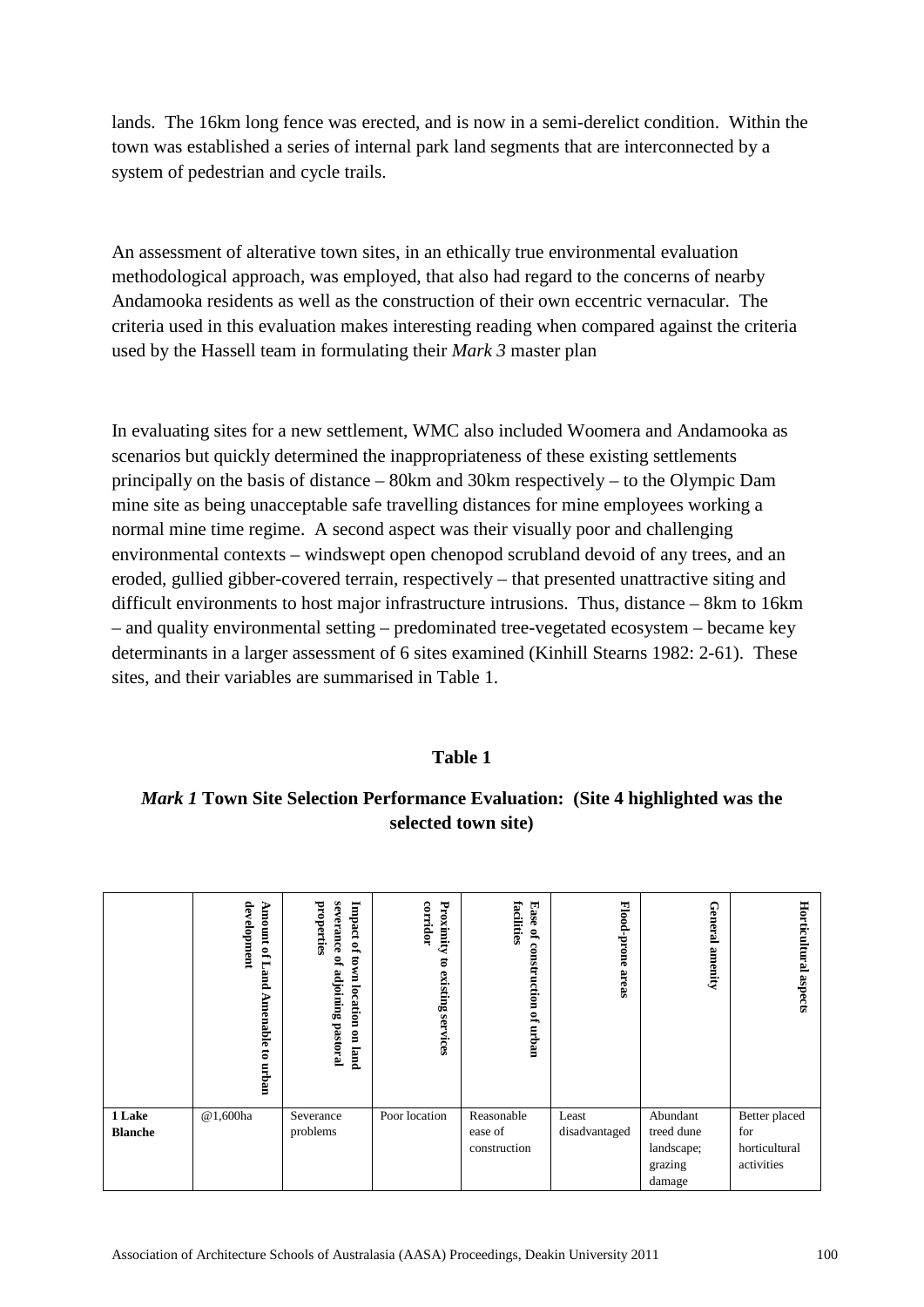|                            |           |                       |                      |                                       |                                            | evident                                                              |                                                            |
|----------------------------|-----------|-----------------------|----------------------|---------------------------------------|--------------------------------------------|----------------------------------------------------------------------|------------------------------------------------------------|
| 2 Myall Dam<br>West        | @1,600ha  | Severance<br>problems | Poor location        | Reasonable<br>ease of<br>construction | Minimal                                    | Saltbush<br>chenopod<br>landscape                                    |                                                            |
| 3 Myall Dam<br>East        | @ 2,000ha | Severance<br>problems | Poor location        | Reasonable<br>ease of<br>construction | Minimal                                    | Saltbush<br>chenopod<br>landscape                                    |                                                            |
| <b>4 Axehead</b><br>Dam    | @ 2,000ha | Least impact          | <b>Best location</b> | Reasonable<br>ease of<br>construction | Least<br>disadvantaged                     | Abundant<br>treed dune<br>landscape                                  | Better placed<br>for<br>horticultural<br><i>activities</i> |
| 5 Phillips<br><b>Ridge</b> | @700ha    | Least impact          | <b>Best location</b> | Steepness of<br>dunes                 | Excessive<br>areas of<br>depressed<br>land | Abundant<br>treed dune<br>landscape;<br>grazing<br>damage<br>evident |                                                            |
| <b>612 Mile</b><br>Dam     | @2,000ha  | Severance<br>problems | Poor location        | High rock<br>horizon                  | Least<br>disadvantaged                     | Gibber plain<br>landscape                                            |                                                            |

Source: abstracted from Kinhill-Stearns Roger (1982: 2-61 to 2-63)

In investigating sites for a town associated with the Olympic Dam venture, 6 sites were considered adjacent to the mine together with Woomera and Andamooka. Woomera was rejected due to distance and its stark landscape character. Andamooka was rejected due to distance, its existing community character, and its extant mining assemblage. The six other sites were evaluated in terms of amount of developable land, impact on adjacent pastoral leases, proximity to the existing infrastructure corridor, ease of construction, risk of occasional inundation by flash-flooding, general amenity, and horticultural aspects. Two sites, 1 (Lake Blanche) and 4 (Axehead Dam), were the most ideal with the latter providing the largest developable land tract as well as significantly achieving the last two factors. Thus, amenity and character in the first instance determined the actual siting of Roxby Downs which was to be developed on site 4 (Kinhill Stearns 1982: 2-62 to 2-63).

Town planning for the town of Roxby Downs was largely passed to staff at Kinhill by WMC to prepare under the principle direction of engineer Brian Mackay. The requisite given by WMC to Kinhill was to create "a typical South Australian country town or a suburb of Adelaide" in character, image, services and quality of lifestyle "to encourage people to stay" but which was "relevant and responsive to the arid environment" it was to be situated within. Mackay saw the planning in three threads – social planning, engineering, and economic – and correctly perceived engineering as the most important in determining a successfully structure for the town and informing the road and drainage networks (Mackay pers. comm.. 2005).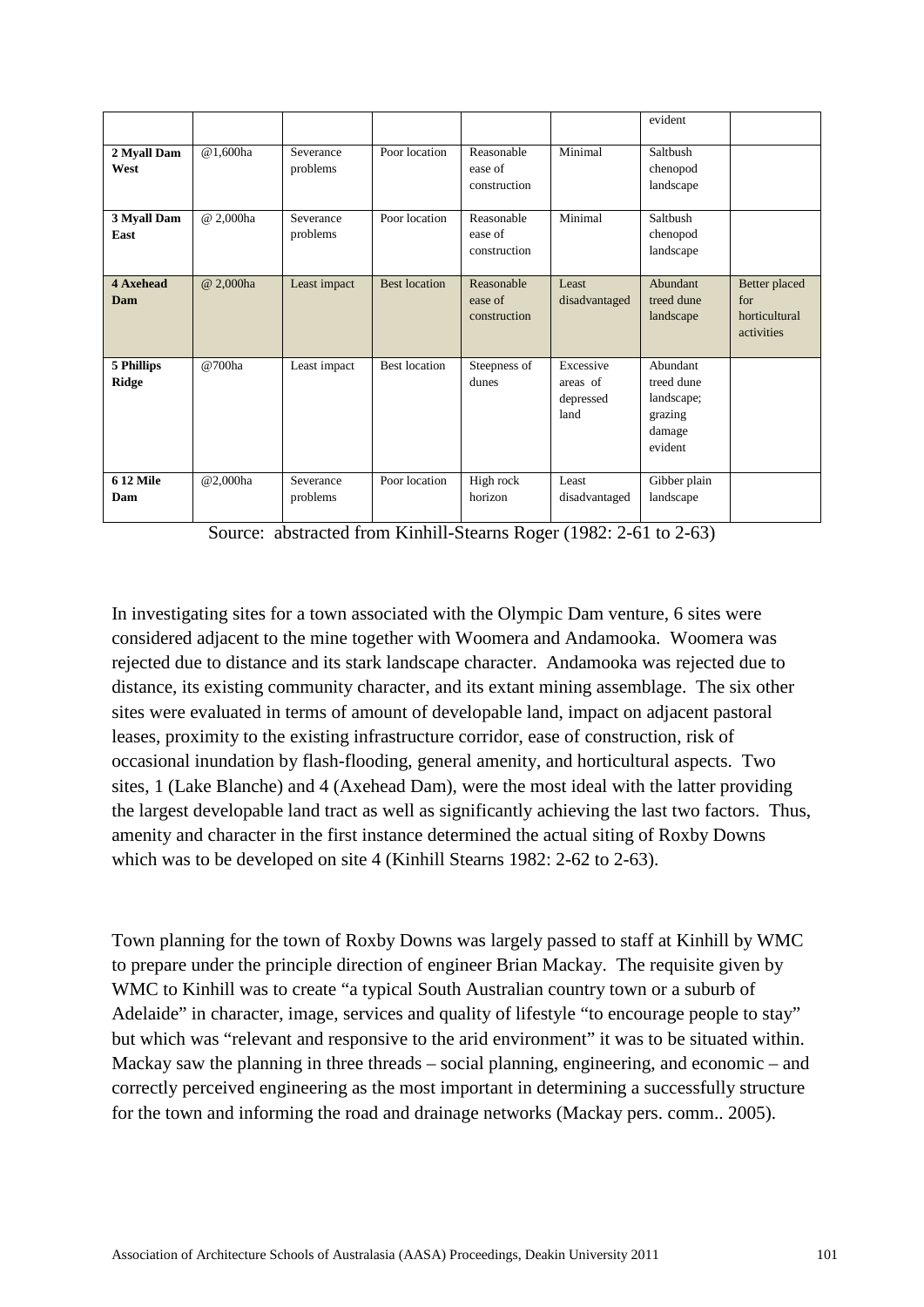The main precedents used by Kinhill were Shay Gap, and Kambalda and Leinster in the Pilbara. The latter two were towns that had been developed by WMC so they very much informed the corporate premise of what Roxby Downs should be in the eyes of WMC. Lifestyle outcomes of these three towns were also informed by research by the CSIRO's Remote Communities Environment Unit and Division of Building Research (Kinhill Stearns 1982: 11-2 to 11-3; Mackay pers. comm.. 2005).

Leigh Creek was relevant but seen as a benchmark, and the *Development Guide for Arid Areas in South Australia* (1983) had not been published when planning was undertaken (den Ouden, Chandler & Dixon, 1983).

## **ROXBY** *MARK 2***:**

#### **RETHINKING WITH CHANGES IN LIFESTYLE AND EXPECTATIONS**

Arising from a WMC decision in the mid 1990s it was proposed to expand the Olympic Dam mine operation thus necessitating an expansion of the town. Immediately WMC fell back upon the now flawed assumptions as to town spread and form contained in the first EIS and commissioned Kinhill to prepare a further EIS that grappled with these flaws but did not come to a clear planning and design answer. Kinhill instead recommended a lower density allotment style development to enable choice to residents, a road pattern that was more curvilinear in form than previously applied echoing low-density contemporary suburbs in Adelaide, and expansion to the south. The difficulty with the latter decision was that the land opened up further with the swales getting wider, the greater propensity of coming across archaeological sites, there were less clumps and patches of Native Pines, and that any development to the south started inappropriately stretching the town and distancing residents and car movements further from the centre of the town.

These conclusions were not recognised at the time of the EIS preparation, did not draw upon the knowledge of Mackay and Harris who had shifted to the practice BC Tonkin and retired respectively. In Mackay's mind, the expansion southwards meant "roads carved in hollows resulted in an inefficient subdivision; very spread out; [with] no care for open space" (Mackay pers. comm.., 2005; Harris pers. comm 2005; Boehm pers. comm.. 2005).

## **ROXBY** *MARK 3***: RE-ENVISAGING AND RE-DESIGNING A NEW TOWN**

As part of the EIS process for the Olympic Dam Expansion project, BHP Billiton contracted ARUP to co-ordinate the overall EIS preparation and formulation, including the preparation of a Master Plan or 'framework' for Roxby Downs township. This Master Plan, drawing upon the existing structure and footprint of the *Mark 1* and *Mark 2* versions of Roxby. Was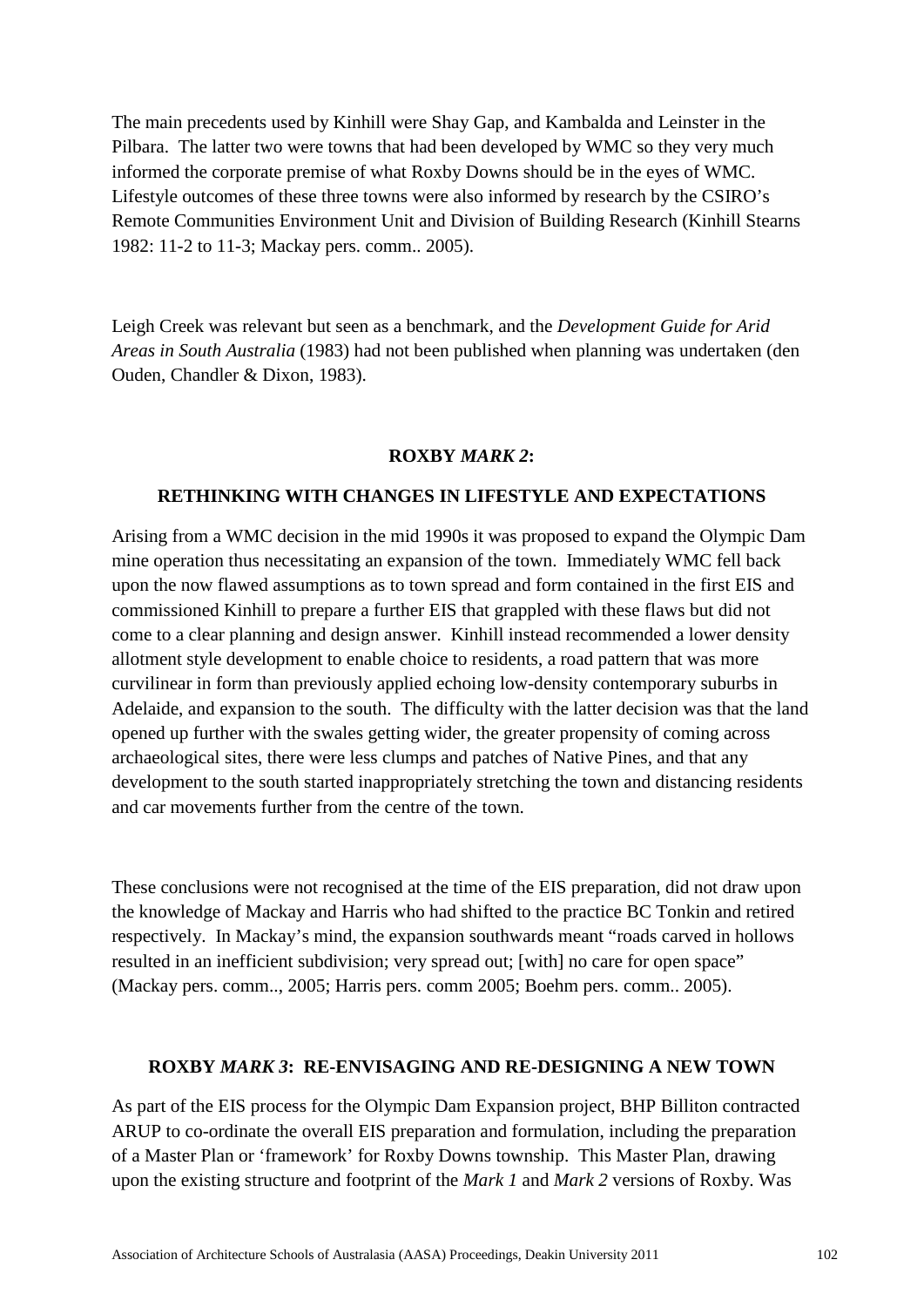discised by a project team led by Andy Marks at ARUP and Alun Chapman at Hassell as Principal Urban Designer, and David Jones and Brian Tonkin as peer referees (BHP Billiton 2009: Appendix F4: 8).

# **Table 1**

| <b>Generic Aim</b>                                   | Mark 1 (1982) Aims                                                                                                                                                                                                                     | Mark 3 (2009) Aims                                                                                                                                                                     |
|------------------------------------------------------|----------------------------------------------------------------------------------------------------------------------------------------------------------------------------------------------------------------------------------------|----------------------------------------------------------------------------------------------------------------------------------------------------------------------------------------|
| Cost efficient lot provision                         | Provision of usable allotments, at<br>an acceptable cost, upon which it is<br>possible to locate suitably oriented<br>facilities                                                                                                       | Lot consolidation to reduce<br>infrastructure costs                                                                                                                                    |
| <b>Provision of social facilities</b>                | Provision for the social facilities<br>outlined in Section 11.5                                                                                                                                                                        | Provision of social facilities<br>principally in the Town Core                                                                                                                         |
| Permeable road 'lattice' system                      | Provision of a hierarchical road<br>layout, which enables ready access<br>to all facilities, facilitates the flow<br>of vehicles, minimizes<br>vehicle/pedestrian conflict and<br>eliminates through-traffic from<br>residential areas | Provision of an overall permeable<br>road 'lattice' system that can be<br>incrementally developed                                                                                      |
| <b>Cost efficient infrastructure</b><br>provision    | Economic provision of services                                                                                                                                                                                                         | Cost efficient infrastructure<br>provision                                                                                                                                             |
| Town development threshold                           | Location of residential area within<br>2 km of the town centre                                                                                                                                                                         | Location of residential area within<br>2 km of the town centre                                                                                                                         |
| <b>Environmental responsiveness</b>                  | Creation of an aesthetically<br>pleasing physical environment                                                                                                                                                                          | Creation of an aesthetically<br>pleasing physical environment                                                                                                                          |
| Core node establishment                              | Establishment of the town centre as<br>the commercial, social and cultural<br>focus                                                                                                                                                    | Establishment of the town centre as<br>the commercial, social and cultural<br>focus                                                                                                    |
| <b>Residential neighbourhood</b><br><b>locations</b> | Siting of development on swale<br>areas as a general rule                                                                                                                                                                              | Siting of development on swale<br>areas as a general rule                                                                                                                              |
| <b>Environmental responsiveness</b>                  | Minimization of development on<br>sand ridges, in particular the<br>avoidance of development of dune<br>ridges sensitive to disturbance or<br>likely to present sand drift<br>problems                                                 | Minimization of development on<br>sand ridges, in particular the<br>avoidance of development of dune<br>ridges sensitive to disturbance or<br>likely to present sand drift<br>problems |
| <b>Flood minimization</b>                            | Avoidance of development on<br>drainage depressions                                                                                                                                                                                    | Avoidance of development on<br>drainage depressions                                                                                                                                    |

# **Mark 1 x Mark 3 Town Design Performance Criteria**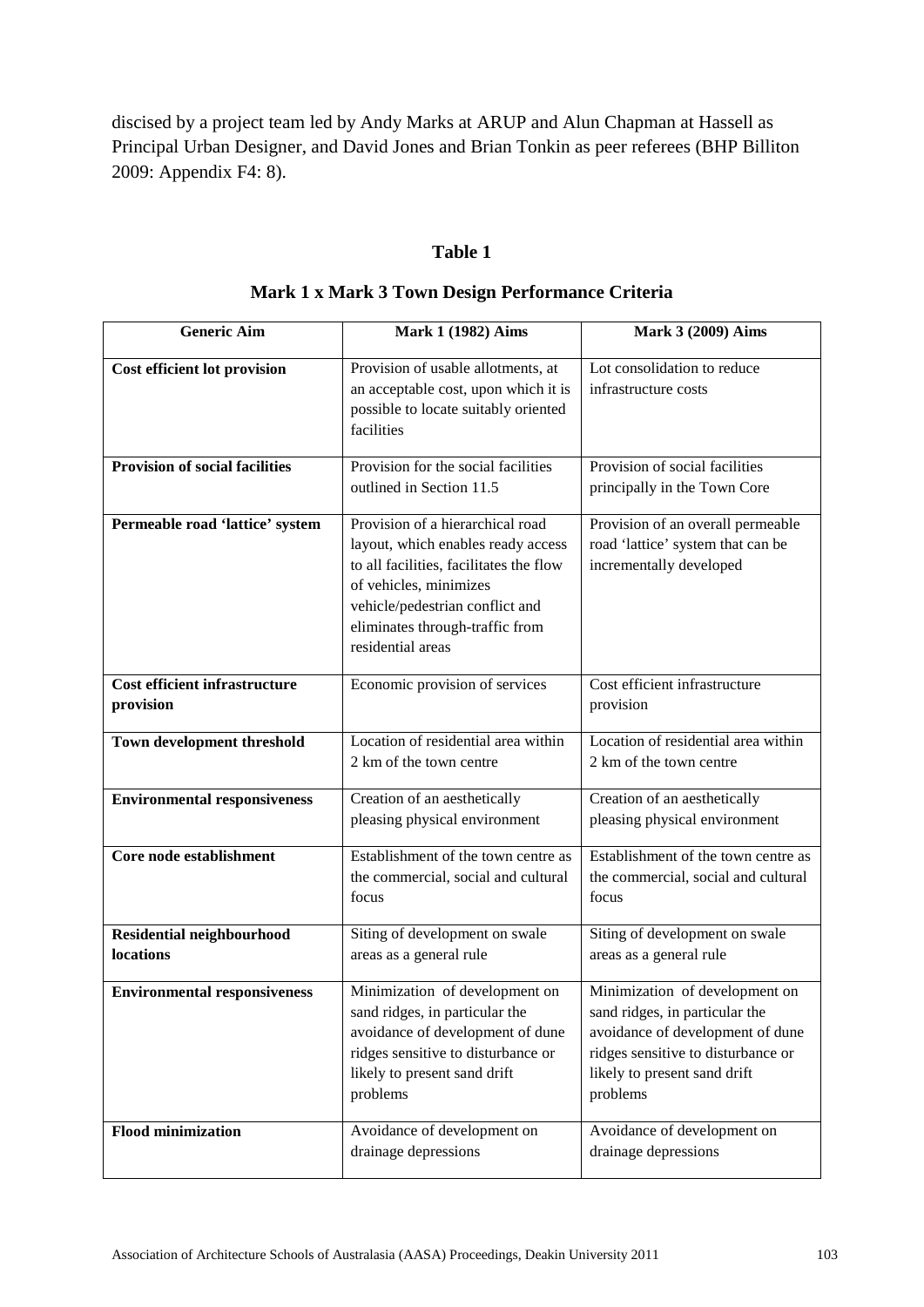| <b>Environmental responsiveness</b> | Maintenance of existing<br>vegetation, particularly myall<br>groves, mulga, and Canegrass | Maintenance of existing<br>vegetation, particularly myall<br>groves, mulga, and Canegrass |  |
|-------------------------------------|-------------------------------------------------------------------------------------------|-------------------------------------------------------------------------------------------|--|
|                                     | swamps and ensuring that<br>significant vegetation has an<br>adequate water supply        | swamps and ensuring that<br>significant vegetation has an<br>adequate water supply        |  |
| <b>Flood minimization</b>           | Prevention of flood damage                                                                | Prevention of flood damage                                                                |  |

Source: abstracted from Kinhill-Stearns Roger (1982: 11-24)

The brief to Hassell was to devise a framework to facilitate and accommodate growth for Roxby Downs up to approximately 10,000 people. This increase was aside from the design and development of a new fly-in fly-out workers village, Hiltaba, that was proposed to be located adjacent to the proposed relocated Olympic Dam Airport on the Roxby–Andamooka Road.

The purpose of the Master Plan brief was to provide the "Vision for this Town of the Future" together with suitable strategies and guidelines to enable the creation of this Vision "on the ground". Thus, the purpose of the Master Plan was "to be a design-based document" that articulated and provided for a suite of design principles and development guidelines (BHP Billiton 2009: Appendix F4: 6). Underpinning the preparation of the master plan was a community consultation process. A second facet was the desire for the plan to meet and satisfy BHP Billiton's environmental sustainable development aspirations which is largely encapsulated in its policy:

*We aspire to Zero Harm to people, our host communities and the environment and strive to achieve leading industry practice. Sound principles to govern safety, business conduct, social, environmental and economic activities are integral to the way we do business* (BHP Billiton 2009: Appendix F4: 9)*.*

While this is a generic statement by BHP Billiton, it does imply "intelligent siting and locating" and a suite of energy, environmental and design performance expectations (BHP Billiton 2009: Appendix F4: 9).

Performance parameters expected by ARUP included that the town expansion was predicated upon the continuation of the existing town demographic character and profile; to cater for some 10,000 residents; a town lifespan of 70 years; an assumed permanent mine workforce of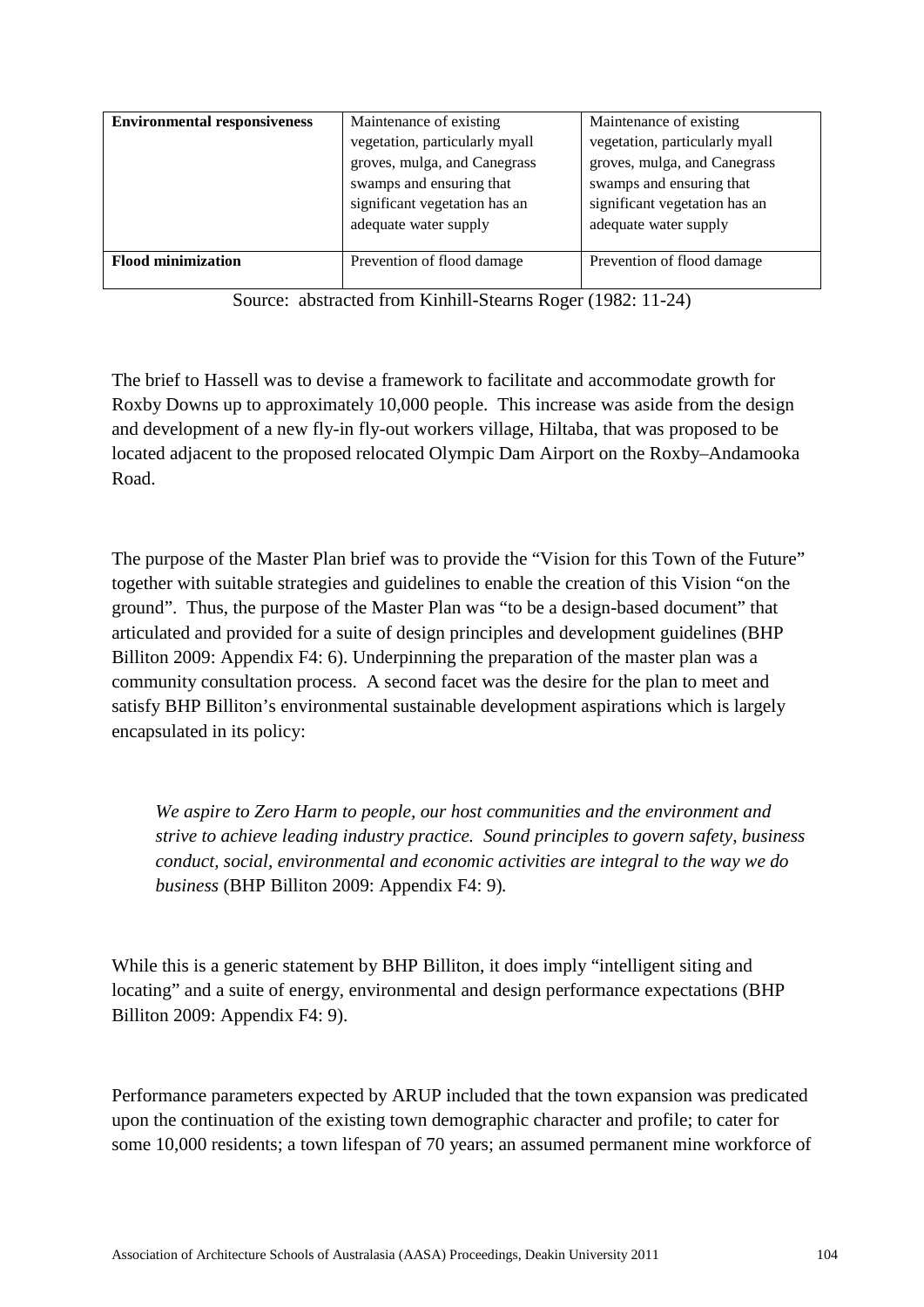4,500 in the town; an assumed permanent employee 50% residency rate and Long Distance Commute of 50% residency.

Further, BHP Billiton's instructions to ARUP were to "acknowledge the significance and influence of the arid location," to "design for longevity and liveability" and to "design to respect the environment." Explicit cultural aspirations in this brief were to craft town pride, identity, permanency, opportunities, and a safe and diverse town culture comparable to that expected and occurred in Adelaide. Such included aspirations about upgrading "the overall design quality", introducing "good architectural design into the Town Core", and creating "useable and attractive public open space" while enhancing movement permeability and ensuring equitable car, cyclist and pedestrian use (BHP Billiton 2009: Appendix F4: 10).

In response, the master plan proposed a framework of urban neighbourhoods nestled within the east-west dunal 'drift' system within a larger concentric urban system. The design strategies included continuation of a single service/commercial core, a growth threshold of 2km radius, a road system that extended outwards enabling incremental neighbourhood expansion, a scatter of special single and couple unit accommodation groups, enabling residential expansion to the west of Olympic Way (the main north-south axis road on the western flank of the existing settlement), and to "design the open space structure ... to echo the 'drifts' of the dunal landscape" (BHP Billiton 2009: Appendix F4: 10).

Thus Hassell perceived the need to craft a settlement expansion strategy that engaged with the undulating dunal landscape embracing its ecological and microclimatic qualities and patterns rather than imposing a design upon the landscape. This inspiration drew exemplar lessons from the Mark 1 and Mark 2 versions of Roxby Downs, whereby *Mark 1* partially respected the dunal system and enabled a compact settlement whilst in part destroying this system but also lacked the commercial infrastructure to realise a quality town social and physical environment as envisaged in the 1982 EIS. From *Mark 2*, Hassell learnt not to permit broadscale expansion that little respected the dunal system, which supported a fragmented low density spatial pattern to pacify unique recreational vehicle requisites of this community, and to enable a more robust permeability strategy.

Chapman (BHP Billiton 2009: Appendix F4: 41) expressed the urban design strategy in terms of:

• *Improving the existing structure of the Town*: enabling westward town expansion, in contrast to the present "eccentric and unwieldy" south and south-east expansion, to enable "a manageable concentric urban framework";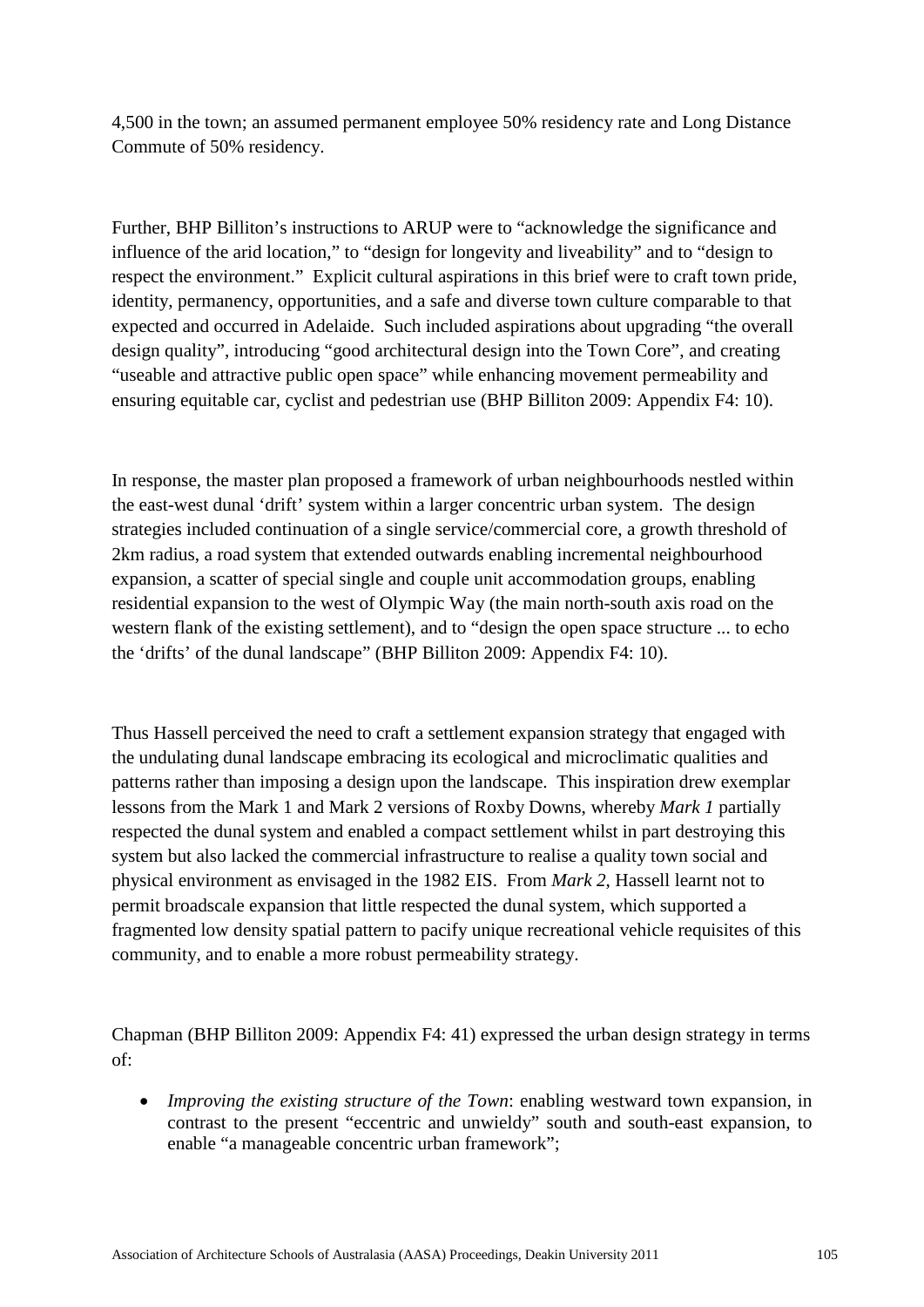- *Enhancing the permeability throughout the Town both for pedestrian and vehicles traffic*: recognising that ease of movement through a settlement was essential, the design strategy has sought to maximise permeability having regard to the existing Town morphology and the dunal system;
- *Actively Using the Streets of Roxby Downs*: allied with town permeability is a design desire to consciously encourage residents to use their streets rather than their cars;
- *Improving the Facilities within the Town Core*: recognising community antipathy to the 1980s period contemporary architecture and facility provision that manifests itself in the Town, the design strategy sought to encourage facility renovation and enhancement focused upon the central lineal core including its westward expansion;
- *Upgrading its overall design quality*: recognising the dearth of quality public and private architectural and landscape design exemplars in the Town, the design agenda recommended major "improvements" in these realms "especially within the Town Core" (BHP Billiton 2009: Appendix F4: 41);
- *Utilizing the 'Good Residential Design' and 'Designing in an Arid Climate Guide* ['] *published by PlanningSA as the basis for residential design*: the design agenda gave weight to the applicability to these key design performance guideline documents prepared specially for arid zone use but largely historically overlooked by past Planning SA regimes.
- *Embracing new technologies*: the design agenda sought to embrace the digital age by arguing for technological adaptability but also a comprehensive free public access wireless system for the Town.

With these design agendas in mind, the following spatial strategies were employed and recommended:

- the adoption of a concentric expansion strategy to enable progressive and a more sustainable incremental residential expansion in 5,000, 10,000 and 15,000 increments focused upon the Town Core and a cessation of the eastern expansion "eccentricity from Olympic Way" (BHP Billiton 2009: Appendix F4: 42);
- the imposition of a co-ordinated shared pedestrian and bicycle network focused upon the Town Core;
- the formulation of a road 'lattice' system to enable "easy and efficient movements" back to the Town Core" (BHP Billiton 2009: Appendix F4: 43);
- the provision of pre-designated clusters of medium design and single person's accommodation, and local commercial centres, having regard to the above concentric expansion strategy, with the former being with 1.5km walking distance of the Town Core; and, that
- the "urban structure of the Town will be designed to echo the 'drifts' of the arid landscape" thereby determining that the extant east-west aligned dunal system "strongly influences" neighbourhood creation and that the dunes "should not be viewed as barriers or 'left over spaces' seeking instead public open space connectivity" (BHP Billiton 2009: Appendix F4: 44-45).

This spatial strategy re-interprets the underlying parkland town model of Goyder by, instead of surrounding a settlement in a park land ring as epitomised by the National Heritage listed Adelaide Park Lands model, but threading the park land through the settlement as an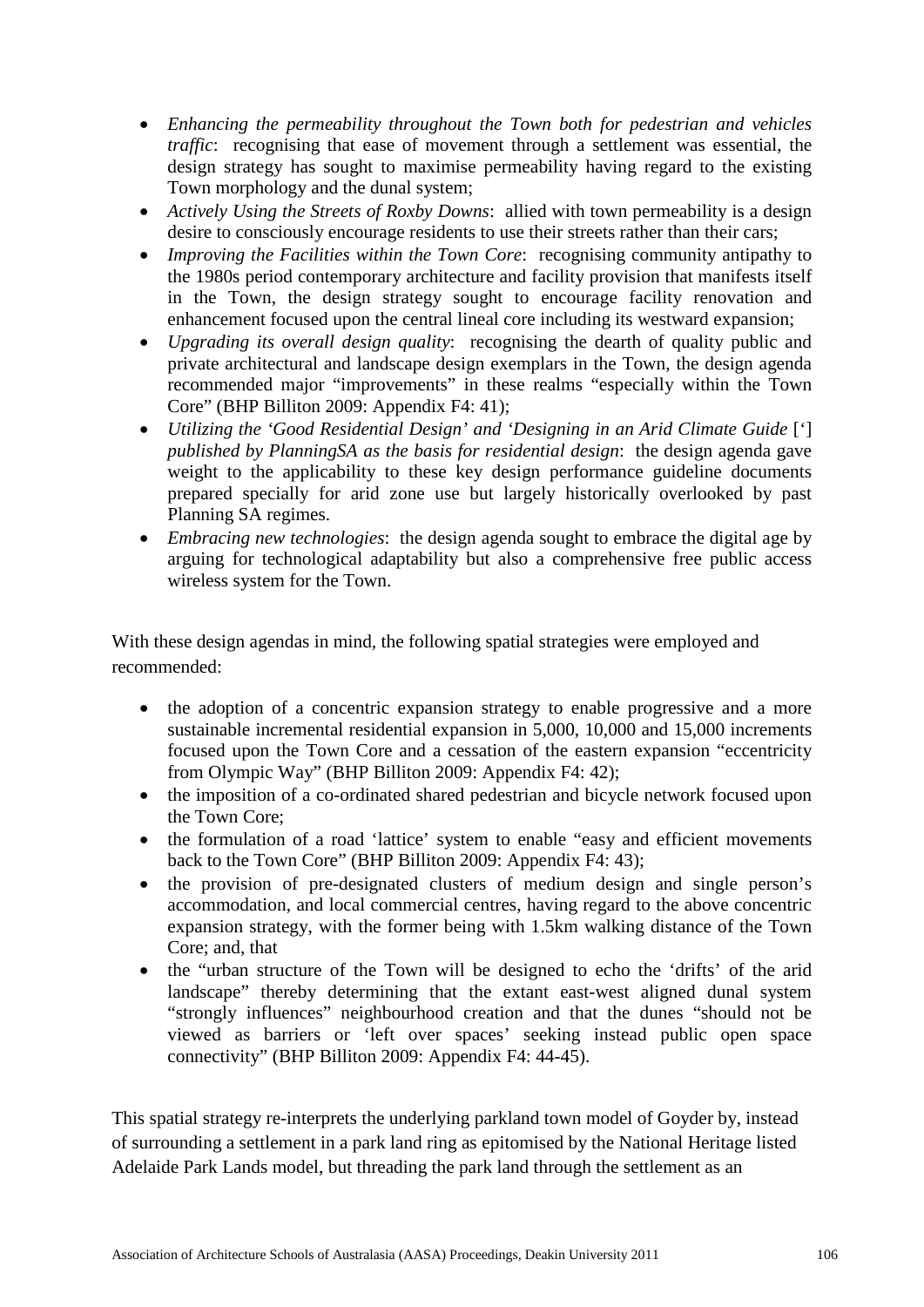environmental lattice as employed in the design of Monarto and as physically executed at Leigh Creek. This theoretical translation was not comprehended by the Hassell consultant team at the time of their deliberations, but was well understood by Mackay in the Mark 1 prognostications and brought to bear by Mackay and Jones in the peer review process for the Master Plan.

Chapman re-translated this theoretical enlightenment as, the Master Plan embodies "a concentric expansion with a central commercial and recreational core [,] radiating roads and pathways and an open space system drifting across the Town" thereby crafting a "unique character as a 'Town of the Desert'" (BHP Billiton 2009: Appendix F4: 48, 49). Implicit in this vision was a robust family environmental, efficiency of movement and services provision, physical expansion of the Town westward, the crafting of a more formal lineal 'town centre' roadscape, upgrading and quality treatment of public domain architecture and landscape design, 75% majority street and lot solar and vista alignment and orientation, high standard revegetation works, enhanced treated wastewater treatment use and recycling, robust water sensitive urban design use, renovation of the existing waste water system, wirelessing the town, and an upgrade of engineering standards.

Thus, the renovation of an 'oasis' in the desert as was originally envisaged by Mackay and the WMC environment team in the original EIS document in line with contemporary innovations and built environmental design performance standards. Thus, Mackay and his team were correct in their arguments as to the original town design. This foresight has also been validated in their correct integrated road-engineering–drainage design, cohesive town footprint, and their dunal framework embraced in the Mark 1 design but substantially disregarded in the Mark 2 design by KBR

#### **DIRECTIONS**

This discourse has reviewed the planning and design approach employed at Roxby Downs over the last 20 years. Demonstrably the design hypothesis employed by Mackay and the WMC environment team in the early 1980s in *Mark 1* has repeatedly proven its worth and foresightedness. Such hypothesis was lost when KBR, without continued engagement of and consultation to Mackay, sought to design *Mark 2*. But, it has been re-awakened in the Hassell proposal for *Mark 3* albeit influenced by the peer review roles of Mackay and Jones that directly influenced the overarching design strategy. Mackay's 'desert oasis' strategy, directly responsive to the east-west dunal ecology, captures the essence of Ian McHarg's ecological determinism theory embodied in *Design for Nature* (McHarg 1965) that was expressed in the conceptual design for Monarto in 1972. Monarto Development Corporation (MDC) staff and consultants consciously applied McHarg's thesis in the formulation of their conceptual design for Monarto, a future semi-arid settlement to host some 500,000 residents,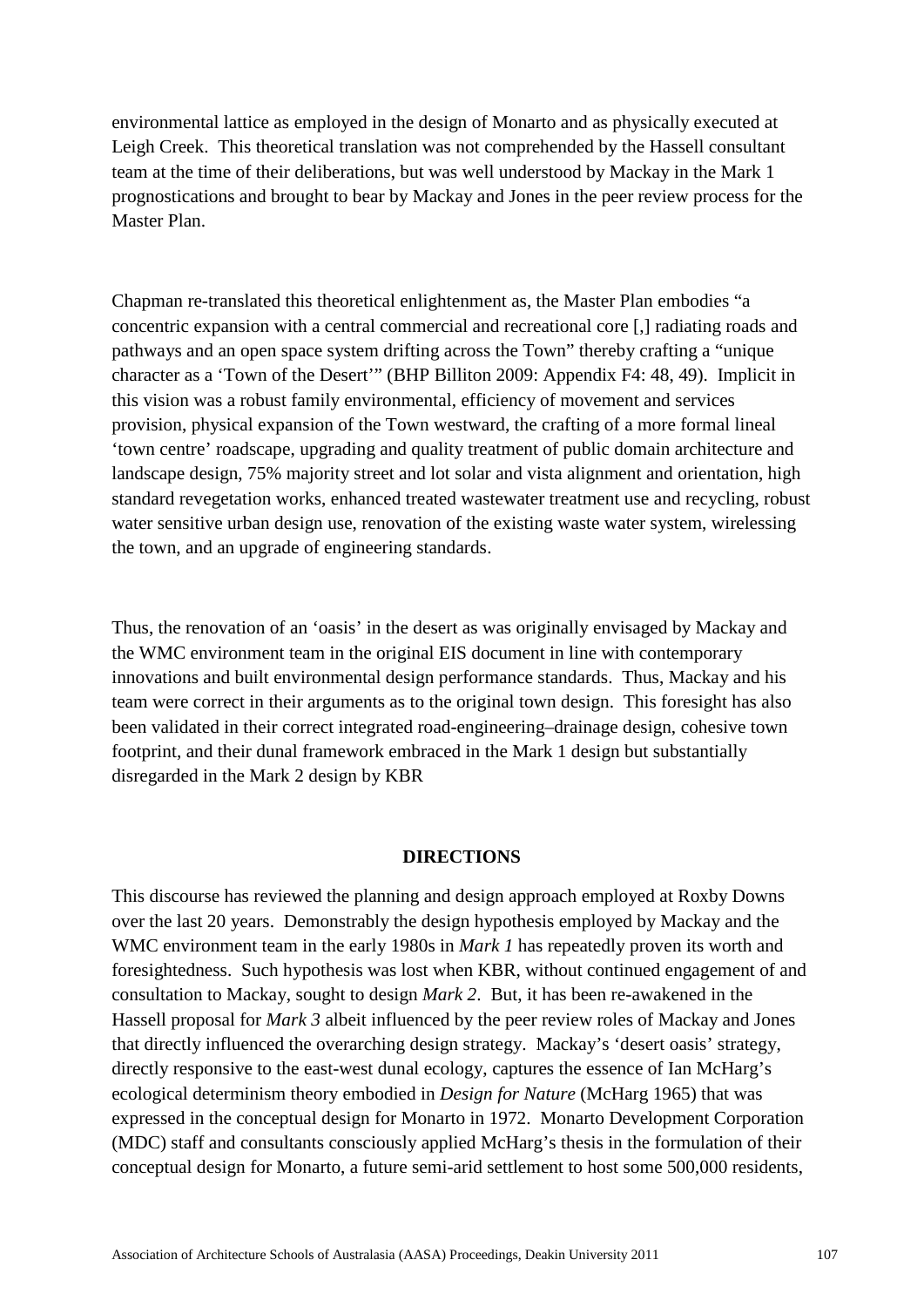and a unique architectural ethos was also devised by the MDC for which architect Philip Cox latter successfully appropriated in his acclaimed Yulara village design and building assemblage. Such was also carried forth in the Leigh Creek and Golden Grove exemplars for which the original Roxby town design was benchmarked against in terms of its environmental setting and social-physical design.

Hassell's *Mark 3* master plan therefore is environmentally relevant and has validated in part extant exemplars at Roxby Downs. Notwithstanding this design and planning conclusion, it has been state government political, commitment and inadequacy of financial resources to drive and achieve these philosophical and built environmental expectations that have thwarted the quality realisation of the original concept for Roxby Downs.

#### **ACKNOWLEDGEMENTS**

Andy Marks (ARUP), John Harris (Crafers SA), Brian Mackay (Tonkins SA), Rieck Shine (Port Augusta City Council), Dawn Hawthorn-Jackson (Arid Lands NRM, Port Augusta), Bill Chandler (City of Tea Tree Gully), Peter Johnson (ForestrySA), Pru Barrett (BHP B)**,**  Steve Green (BHP B), Bill Boehm (Roxby Downs Town Council), David Watson (Roxby Downs Town Council), John Zwar (TAFE SA).

#### **REFERENCES**

- Anon (2005), Proposed Expansion of the Olympic Dam Operations at Roxby Downs, *The Weekend Australian* November 19, p.49;
- BHP Billiton (2009), *Olympic Dam Expansion Environmental Impact Statement,* BHP Billiton, Melbourne.
- BHP Billiton (2011), *Olympic Dam Expansion Supplementary Environmental Impact Statement,* BHP Billiton, Melbourne.
- Bunker, R (1986), Town Planning at the Frontier Settlement, in A Hutchings & R Bunker, *With Conscious Purpose: A History of Town Planning in South Australia*, Wakefield Press, Adelaide, pp.21-33.
- Den Ouden, H, W Chandler & H Dixon (1983), *Development Guide for Arid Areas in South Australia*, Department of Environment and Planning, Adelaide SA.
- Garnaut, C (2002), Reade, Charles Compton, in R Aitken & M Looker eds, *Oxford Companion to Australian Gardens*, Oxford University Press, Melbourne, pp.502-503.
- Hutchings, A (1986), Comprehensive Town Planning comes to South Australia,' in A Hutchings & R Bunker, *With Conscious Purpose: A History of Town Planning in South Australia*, Wakefield Press, Adelaide, pp.61-83.